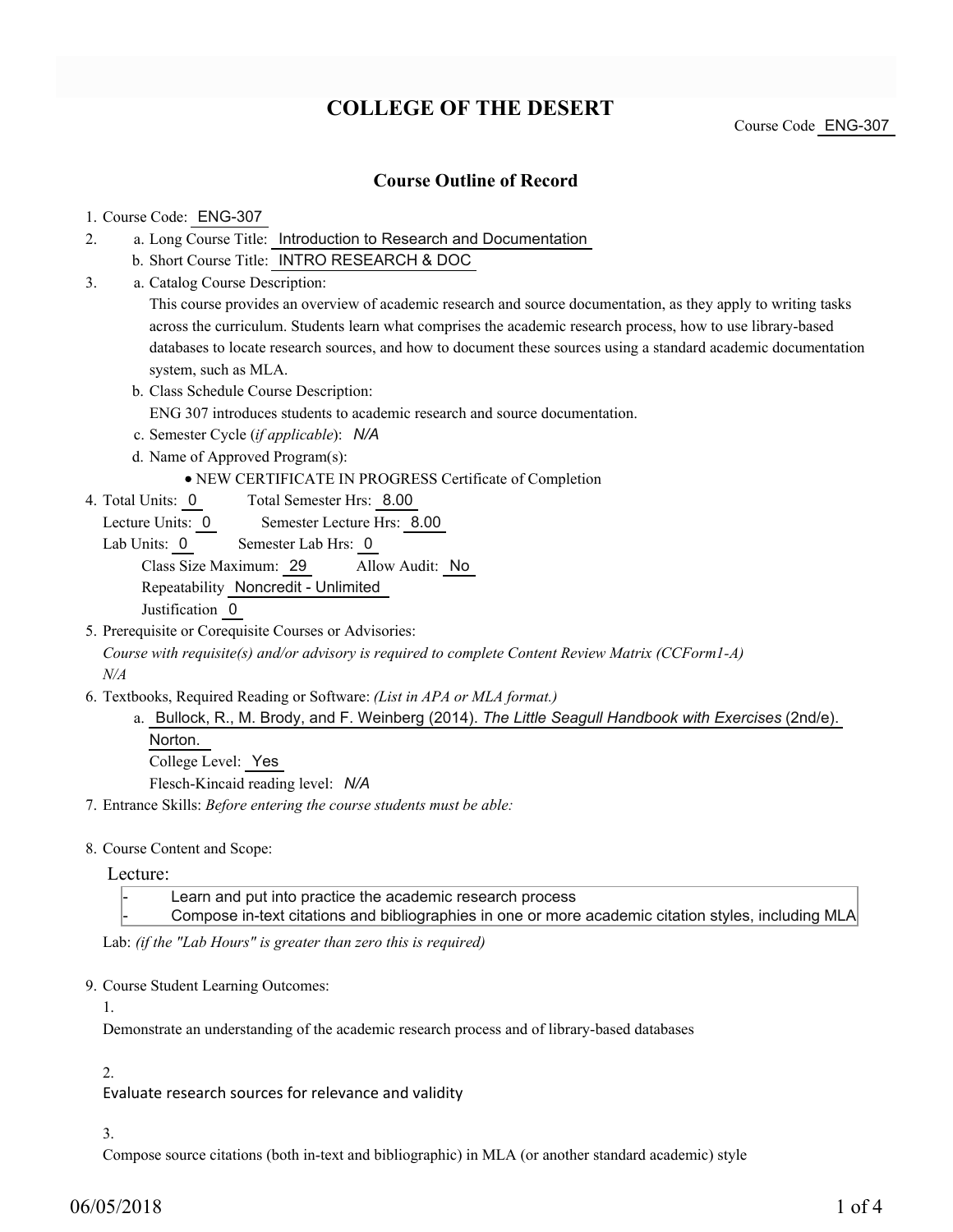10. Course Objectives: Upon completion of this course, students will be able to:

a. Learn what comprises the academic research process, including formulating a research question and devising search terms and strategies

b. Learn how to evaluate research sources for relevance and validity by recognizing the purpose(s) for researching a topic, by identifying an author's credentials and biases, and by identifying and analyzing the genre of individual research sources (e.g., an editorial vs. a research article)

c. Utilize a handbook to assist in composing source citations, both in-text and bibliographic, in a standard academic citation style, such as MLA

- Methods of Instruction: *(Integration: Elements should validate parallel course outline elements)* 11.
	- a. Activity
	- b. Collaborative/Team
	- c. Demonstration, Repetition/Practice
	- d. Discussion
	- e. Lecture
	- f. Participation
	- g. Technology-based instruction
- 12. Assignments: (List samples of specific activities/assignments students are expected to complete both in and outside of class.) In Class Hours: 8.00

Outside Class Hours: 16.00

- a. In-class Assignments
	- Engage in mock research for the purpose of practicing the academic research process
	- Compose in-text and bibliographic citations in MLA (and possibly another) style
- b. Out-of-class Assignments

Complete assigned research and documentation exercises

- 13. Methods of Evaluating Student Progress: The student will demonstrate proficiency by:
	- Written homework
	- Group activity participation/observation
	- True/false/multiple choice examinations
	- Mid-term and final evaluations
	- Student participation/contribution
- 14. Methods of Evaluating: Additional Assessment Information:
- 15. Need/Purpose/Rationale -- All courses must meet one or more CCC missions.
	- PO-BS Reading and Writing Skills

Type structured texts in a variety of written forms according to purpose and audience.

 Apply English conventions of grammar, mechanics, usage, punctuation, and format according to course intensity.

Summarize written texts with ability to differentiate fact from opinion.

IO - Critical Thinking and Communication

Apply standard conventions in grammar, mechanics, usage and punctuation.

 Conduct research, gather and evaluate appropriate information, organize evidence into oral and written presentation, using proper MLA, APA, and other discipline-specific formats to cite sources.

16. Comparable Transfer Course